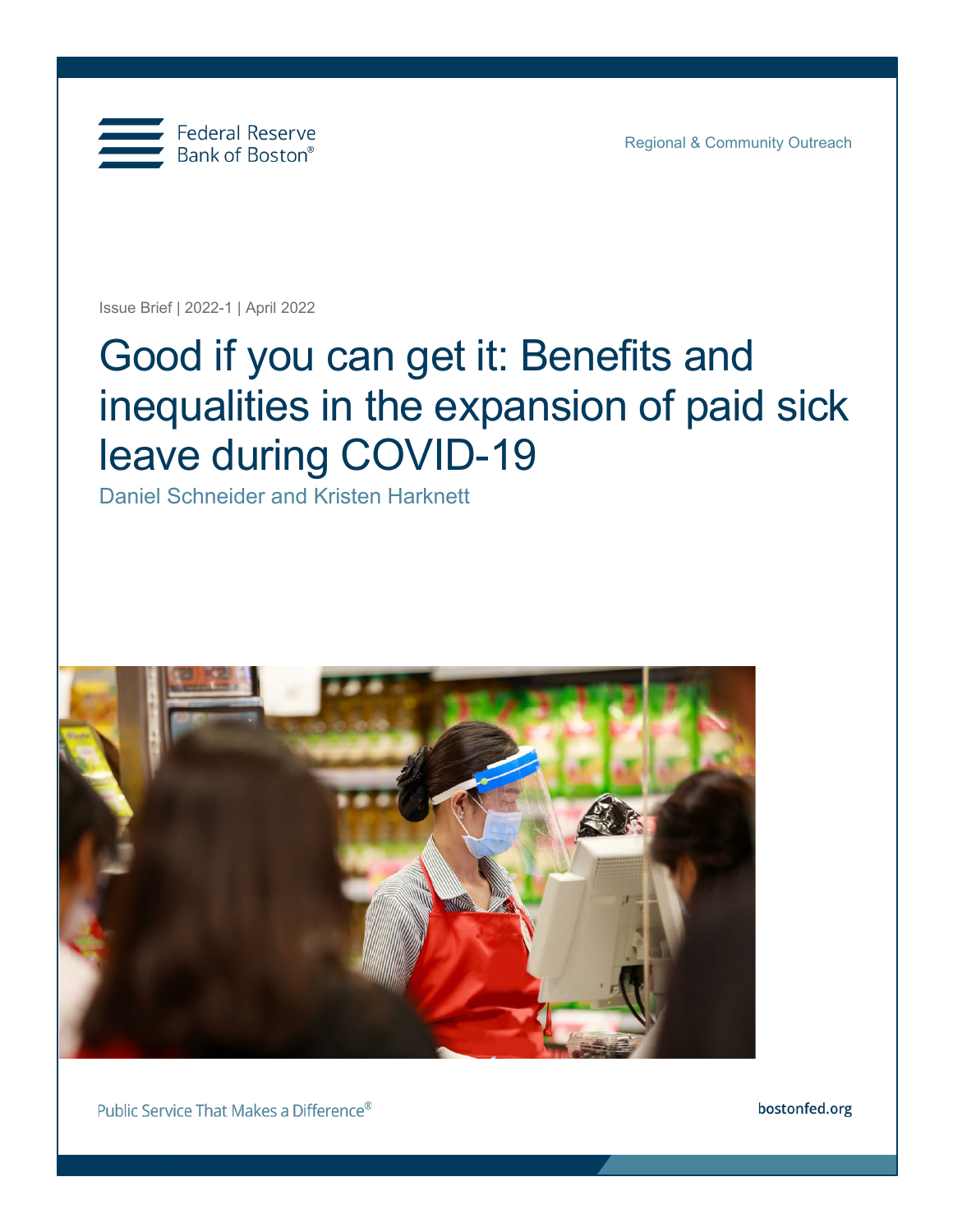# **Contents**

| Analysis of Access to Expanded Paid Leave and Worker Outcomes  8 |  |
|------------------------------------------------------------------|--|
|                                                                  |  |
|                                                                  |  |
|                                                                  |  |
|                                                                  |  |
|                                                                  |  |
|                                                                  |  |
|                                                                  |  |

The views expressed in this paper are those of the authors and do not necessarily represent those of the Federal Reserve Bank of Boston or the Federal Reserve System.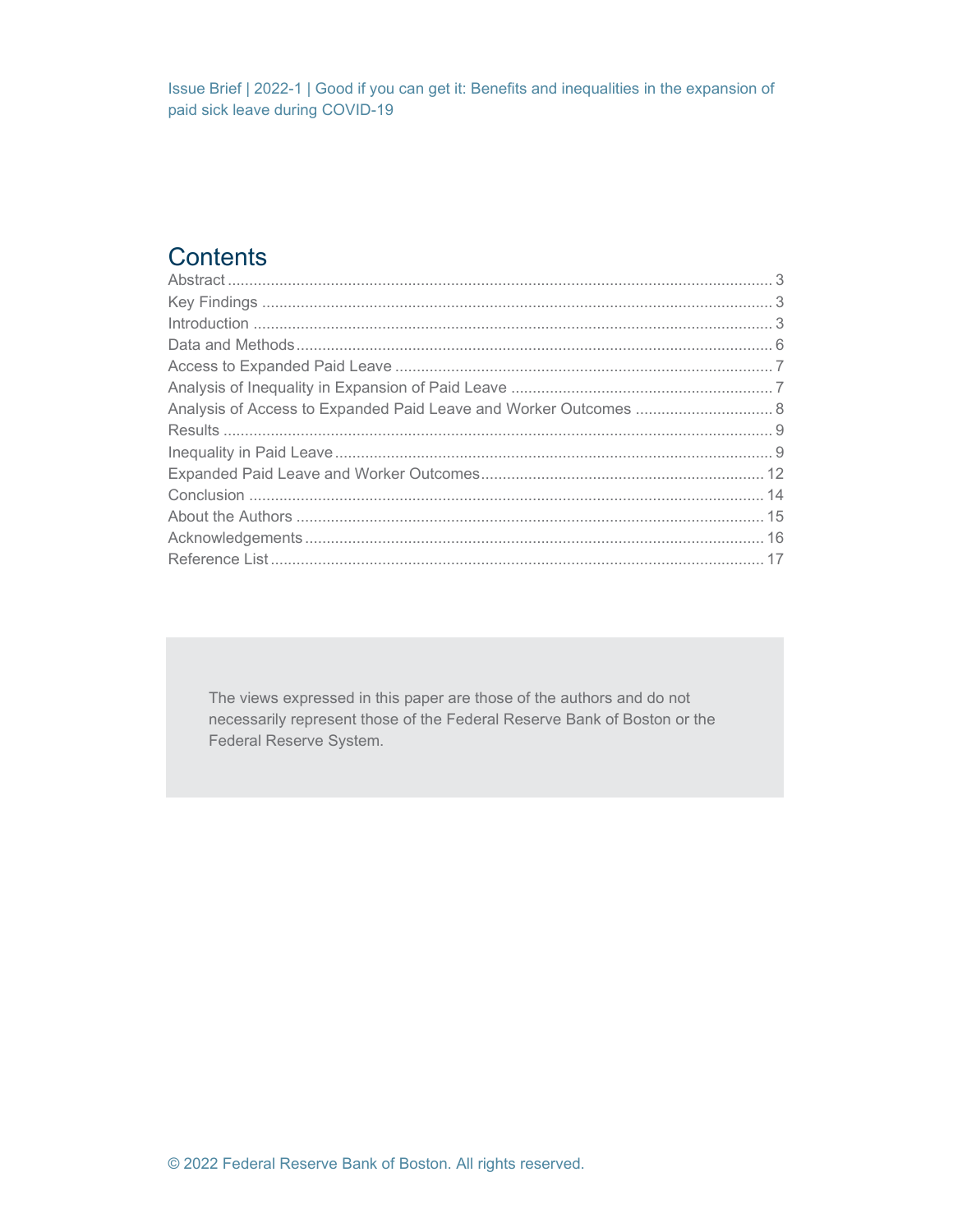## <span id="page-2-0"></span>Abstract

The COVID-19 pandemic has focused attention on the important role that frontline retail, grocery, food service, and delivery workers play in the U.S. economy as well as on the difficult and often precarious working conditions these jobs involve. While low wages and unstable and unpredictable schedules pose ongoing challenges, in the context of a global pandemic, lack of access to paid sick leave is especially salient. The Families First Coronavirus Response Act exempted large employers from paid sick-leave requirements, even though prior to the pandemic, more than half of service-sector workers at large employers lacked access to paid sick leave. We draw on novel survey data from the Shift Project, collected from service-sector workers employed at large companies, to examine whether employers voluntarily increased paid sick leave when the pandemic struck. We find modest expansions in paid sick leave, which were stratified by gender and race/ethnicity, with women less likely to report expanded paid leave than their male counterparts. We find evidence that between-company segregation drove these inequalities, with women and workers of color concentrated at companies that did not voluntarily expand paid leave. Finally, we show that workers who reported that their employers expanded paid leave were less likely to work when sick, more satisfied with their jobs, less likely to plan to seek new jobs, and happier overall.

# <span id="page-2-1"></span>Key Findings

- Just prior to the pandemic, more than half of service-sector workers employed by large companies lacked access to paid leave, and women and workers of color disproportionately so.
- In the absence of a federal requirement to offer paid leave during the COVID-19 pandemic, we find that just 17% of hourly workers at large retail, food service, grocery, and delivery companies reported that their employer expanded paid leave.
- White male workers were significantly more likely to report expanded paid leave than female workers.
- We find that these gender gaps were explained by between-employer segregation. Women and people of color were less likely to report expanded paid leave in large part because they were concentrated at companies that did not expand leave, not because they were less likely to get expanded paid leave than their white male coworkers.
- Expanded access to paid leave was associated with better outcomes for workers. Those who reported receiving it were less likely to work while sick, reported higher levels of job satisfaction and lower intention to seek a new job, and were also more likely to report being very or pretty happy overall.

# <span id="page-2-2"></span>**Introduction**

The COVID-19 pandemic has focused attention on the important role that frontline retail, grocery, food service, and delivery workers play in the U.S. economy as well as on the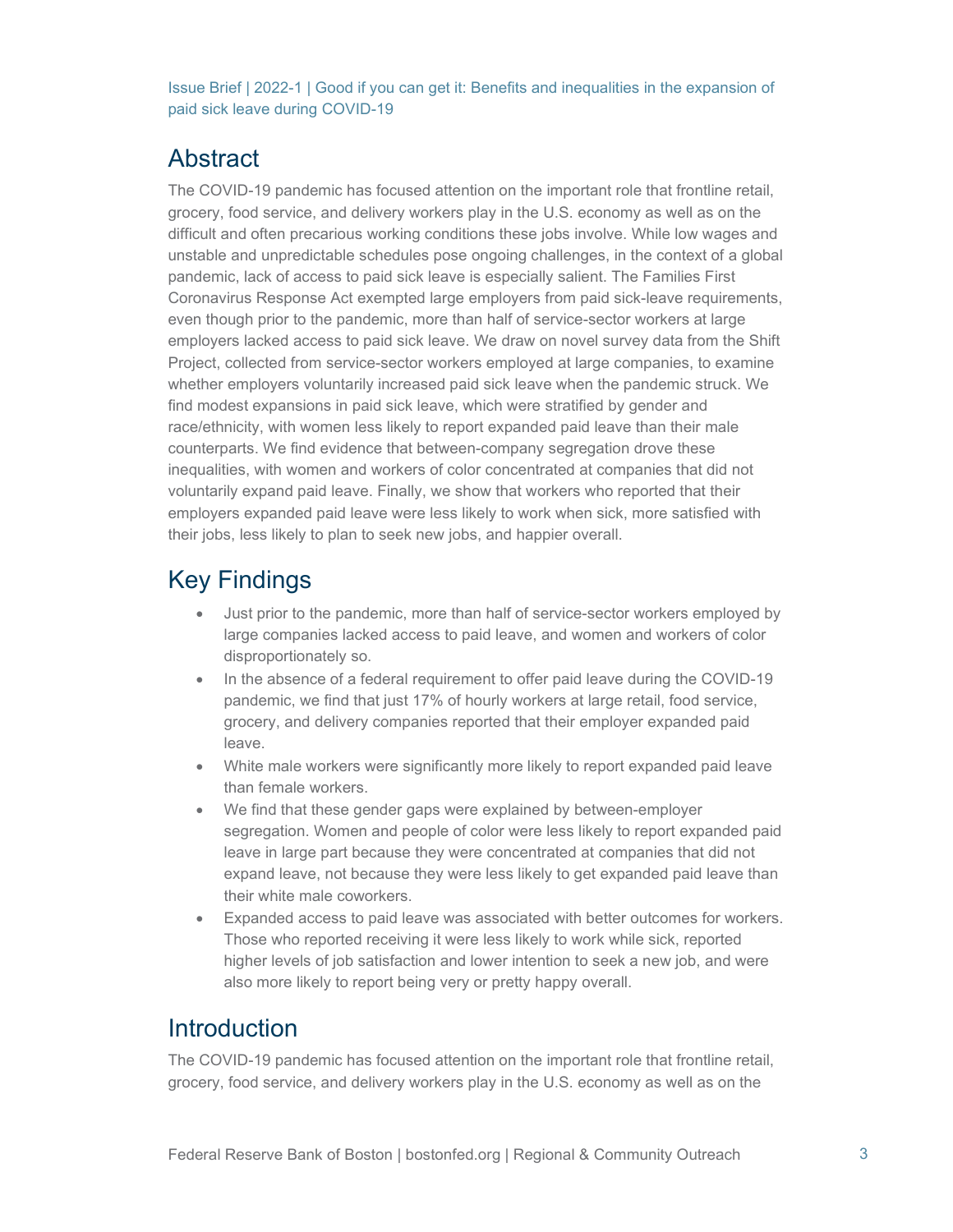difficult and often precarious working conditions these jobs involve. While low wages and unstable and unpredictable schedules pose ongoing challenges, $1$  in the context of a global pandemic, lack of access to paid sick leave for many such workers is especially salient.<sup>[2](#page-3-1)</sup>

Workers in these customer-facing and often food-handling jobs in retail, food service, grocery, and delivery face significant risk of exposure to COVID-19 at work.<sup>[3](#page-3-2)</sup> Lack of access to paid sick leave can put these workers in the untenable position of having to choose between going to work sick or forgoing pay and perhaps even jeopardizing their jobs.[4](#page-3-3) For this reason, the lack of paid sick leave may contribute to the transmission of COVID-19 and other infectious diseases and thus negatively affect population health.<sup>[5](#page-3-4)</sup>

The United States has no national provision for paid sick leave. Instead, workers contend with a patchwork of state and local regulations and significant between-company variation in policies.<sup>[6](#page-3-5)</sup> The Families First Coronavirus Response Act (FFCRA) added to this complex policy environment, providing for national-level paid sick leave for COVIDrelated reasons, but excluding workers at companies with more than  $500$  employees.<sup>[7](#page-3-6)</sup> Overall 91% of workers at large companies already had paid sick leave headed into the pandemic, so for them, the exclusion was perhaps not such a concern.<sup>[8](#page-3-7)</sup> However, the share of covered workers in the service sector was far lower: only 45% of workers at 123 of the nation's largest retail, food service, grocery, and delivery companies reported access to paid sick leave in 201[9](#page-3-8).<sup>9</sup> Further, just 8% of workers at these companies reported having earned at least 14 days of leave, the amount of time initially recommended for a COVID-19 quarantine.[10](#page-3-9)

Before the pandemic, access to paid sick leave was stratified by race/ethnicity, with Hispanic workers particularly likely to lack access.<sup>[11](#page-3-10)</sup> Prior research by the Shift Project, a large-scale survey and research study of work conditions in the service sector, also revealed disparities by gender in the service sector, with women less likely than men to report access to paid sick leave.<sup>[12](#page-3-11)</sup>

In the context of the pandemic-induced public health crisis, retail and food service companies who were exempt from the FFCRA requirement to provide paid sick

<span id="page-3-1"></span><span id="page-3-0"></span><sup>1</sup> See, for example, Osterman & Shulman, 2011; Schneider & Harknett, 2019a.

<sup>2</sup> Desilver, 2020.

<span id="page-3-2"></span><sup>3</sup> Chaganti et al., 2020; Huang et al., 2020.

<span id="page-3-3"></span><sup>4</sup> Chaganti, 2021; Lovell, 2004.

<span id="page-3-4"></span><sup>5</sup> Marotta & Greene, 2019.

<span id="page-3-5"></span><sup>6</sup> Chaganti, 2021; Heyman et al., 2009; National Partnership for Women and Families, 2020; Schneider & Harknett, 2020a.

<span id="page-3-6"></span><sup>7</sup> Glynn, 2020.

<span id="page-3-7"></span><sup>8</sup> Desilver, 2020.

<span id="page-3-8"></span><sup>9</sup> Schneider & Harknett, 2020b.

<span id="page-3-9"></span><sup>10</sup> Schneider & Harknett, 2020b.

<span id="page-3-11"></span><span id="page-3-10"></span><sup>11</sup> Chaganti, 2021; Xia et al., 2016.

<sup>12</sup> Schneider & Harknett, 2020b.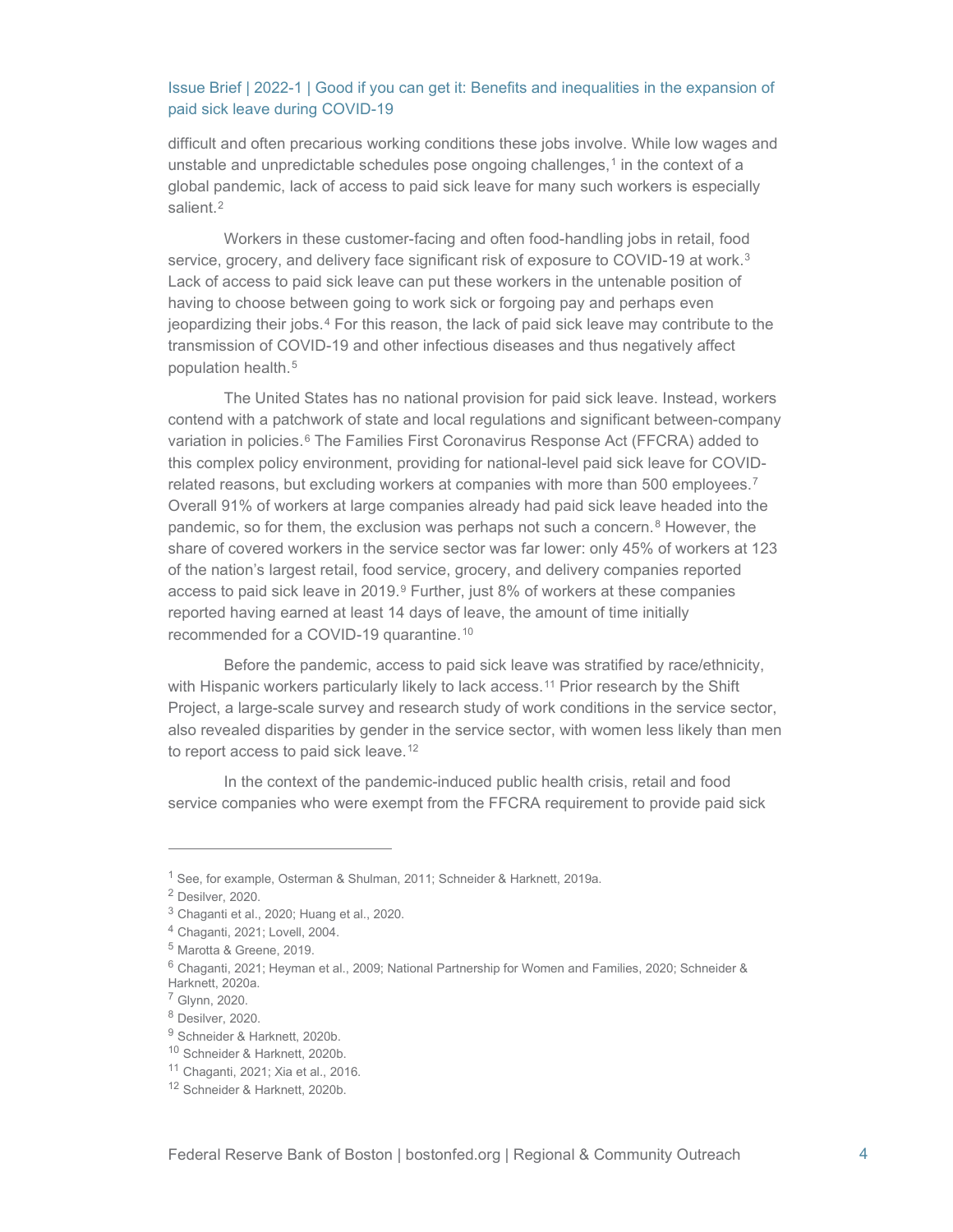leave were pressured to voluntarily expand paid sick-leave provisions, and some large retailers did announce that they were voluntarily doing so. <sup>[13](#page-4-0)</sup>

However, it remains unknown how extensive such voluntary expansions were and whether employees felt free to access them. Workers may fear employer retaliation—such as reduction in hours, worse job conditions, or job insecurity—if they take advantage of paid-leave benefits to which they are entitled.<sup>[14](#page-4-1)</sup> Further, voluntary expansions may not be rolled out equitably with respect to race and gender.

Within firms, such new voluntary policies could be implemented inequitably if women and/or workers of color are granted less access to expanded paid leave than men and/or white coworkers. This kind of on-the-job discrimination has been found in analyses of work scheduling practices at certain large service-sector companies.<sup>[15](#page-4-2)</sup> While large companies are likely to have formalized policies on paid sick leave that would in theory provide for eligibility by rule and thus diminish the likelihood of bias in shaping access to paid sick time, in practice, frontline managers have significant discretion over working conditions in the service sector, including over access to work hours, allocation of work tasks, and assignment of schedules.<sup>[16](#page-4-3)</sup> Workers who call out sick, even if formally entitled to sick leave, may thus be subject to frontline sanctions, and how and when those sanctions are imposed may reflect a supervisor's conscious or unconscious bias.

Between firms, voluntary rollouts of paid sick leave may result in race and gender disparities via uneven adoption across companies. Given substantial evidence of gender and racial/ethnic discrimination in the hiring process, women and workers of color may be disproportionately channeled into companies with worse compensation, benefits, and working conditions.<sup>[17](#page-4-4)</sup> It appears that this process of between-company segregation drives a significant portion of the gender wage gap.<sup>[18](#page-4-5)</sup> In this instance, it is possible that women and workers of color may be disproportionately employed at the sort of companies that do not voluntarily adopt expanded paid leave.

Of course, expansions of paid sick leave also have the potential to help workers. Prior work shows that in cities and states that have expanded paid sick-leave mandates, there has been a reduction in presenteeism, or workers going into work while sick.<sup>19</sup> Researchers have also identified associations between access to paid sick leave and improved job satisfaction and reduced turnover.<sup>[20](#page-4-7)</sup> But, despite paid sick-leave expansions being undertaken with the expectation that broader access will have downstream benefits for the health and well-being of workers and their families, the

<span id="page-4-0"></span><sup>13</sup> Coleman, 2020; Just Capital, 2021; Legum, 2020; *New York Times,* 2020.

<span id="page-4-1"></span><sup>14</sup> Albiston & O'Connor, 2016.

<span id="page-4-2"></span><sup>15</sup> Storer et al., 2020.

<span id="page-4-3"></span><sup>16</sup> Wood, 2020.

<sup>17</sup> Pager & Shepherd 2008; Quillian et al., 2017; Storer et al., 2020.

<span id="page-4-6"></span><span id="page-4-5"></span><span id="page-4-4"></span><sup>18</sup> Card et al., 2016; Jewell et al., 2019.

<sup>19</sup> Schneider, 2020; Stearns & White, 2018.

<span id="page-4-7"></span> $^{20}$  Appelbaum, 2011; Colla et al., 2014; Hill, 2013; Lindemann & Britton, 2015; Smith & Kim, 2010.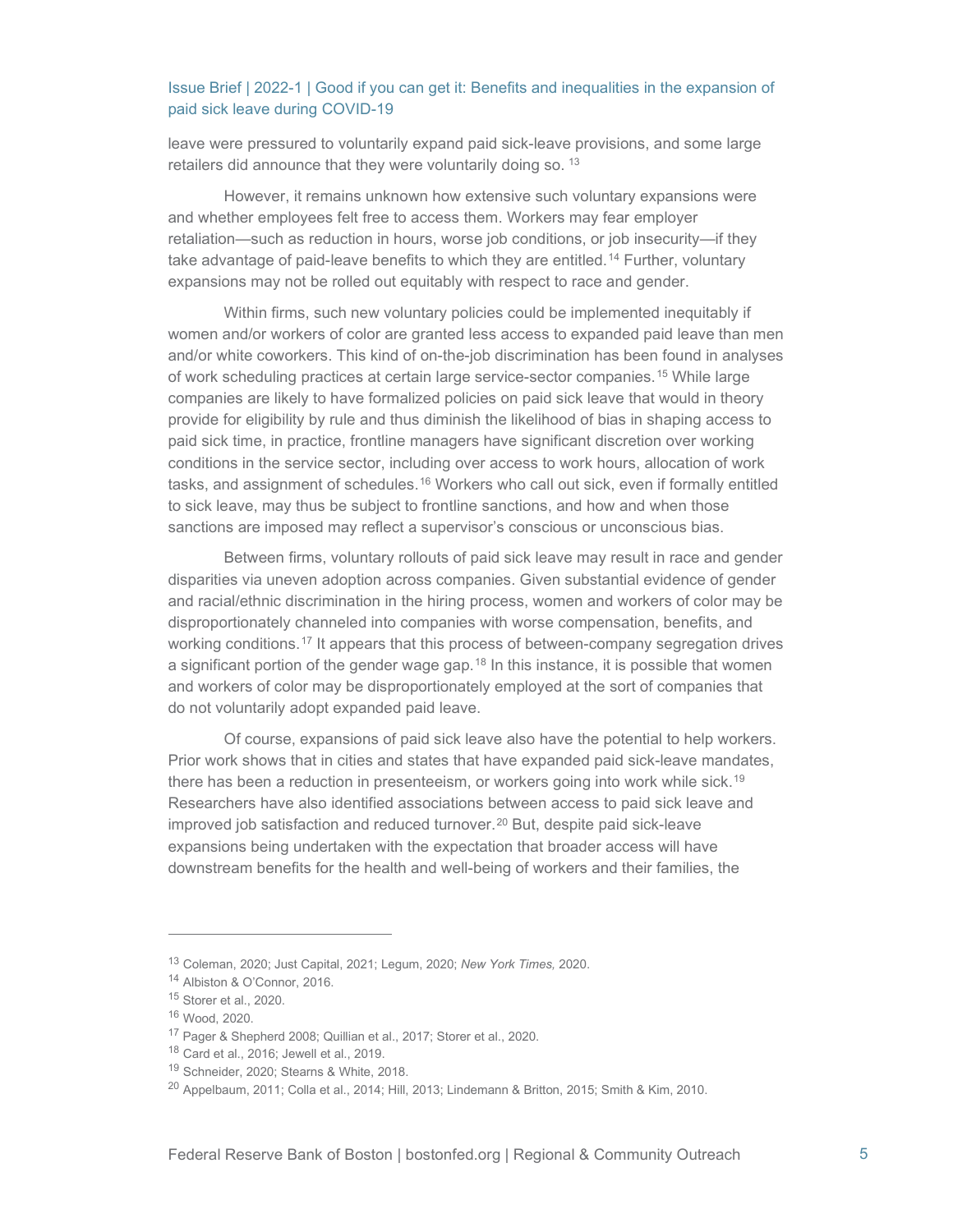research evidence on even the association between paid sick-leave access and employee well-being is very sparse.

We compare baseline data from late in 2019 with data from between March and May 2020. We ask workers if, despite their employers being exempted from the FFCRA, they received access or expanded access to paid leave. We estimate the degree of racial/ethnic and gender inequality in the disparity of access to paid leave, then consider potential explanations for the disparities, such as differences in human capital, occupation or industry, or employment by particular employers. We then estimate the associations between expanded paid leave and worker presenteeism, job satisfaction, intention to seek a new job, and happiness.

## <span id="page-5-0"></span>Data and Methods

We draw on survey data collected in March, April, and May of 2020 by the Shift Project from 9,248 hourly workers at 106 of the largest service-sector companies in the United States, including Walmart, Target, McDonald's, Kroger, Costco, and Whole Foods. These months were a period of intense and historic action around paid sick leave, with Congress passing the FFCRA in March 2020 and significant scrutiny of the voluntary paid sick-leave policies of companies that were exempt from the FFCRA requirement, including by the *New York Times* and through such accountability efforts as the Better Life Lab's corporate response tracker.<sup>[21](#page-5-1)</sup> The Shift Project survey data were timed to coincide with this period of concerted attention and action and enable us to describe, from the employee perspective, employers' on-the-ground responses to COVID-19.

The Shift Project recruits survey participants using paid advertisements on Facebook and Instagram that are targeted to audiences of workers who work at employers of interest. The advertising platform thus provides both sampling frame and survey recruitment method. A key benefit of this approach is that we are able to sample from a broad cross-section of workers and do not select on, for instance, participation in an advocacy group or an online forum, which could introduce bias into the estimates. While these data constitute a nonprobability sample, prior work shows that the survey responses benchmark well against traditional probability sample sources.<sup>[22](#page-5-2)</sup> We weight the data on race/ethnicity, age, education, and gender to align with the demographics of workers in the same occupations and industries in the American Community Survey. We further adjust the data to align the share of respondents per company in the survey data with each company's share of total employment among the 122 companies.

Our analytic sample of 9,248 survey respondents includes those who provided complete data for all measures included in our analysis. We use these data to estimate inequality in the expansion of paid leave during COVID-19 as well as to estimate the association between expanded paid leave and worker outcomes.

<span id="page-5-1"></span><sup>21</sup> *New York Times,* 2020; Miller et al., 2020.

<span id="page-5-2"></span><sup>22</sup> Schneider & Harknett, 2019b.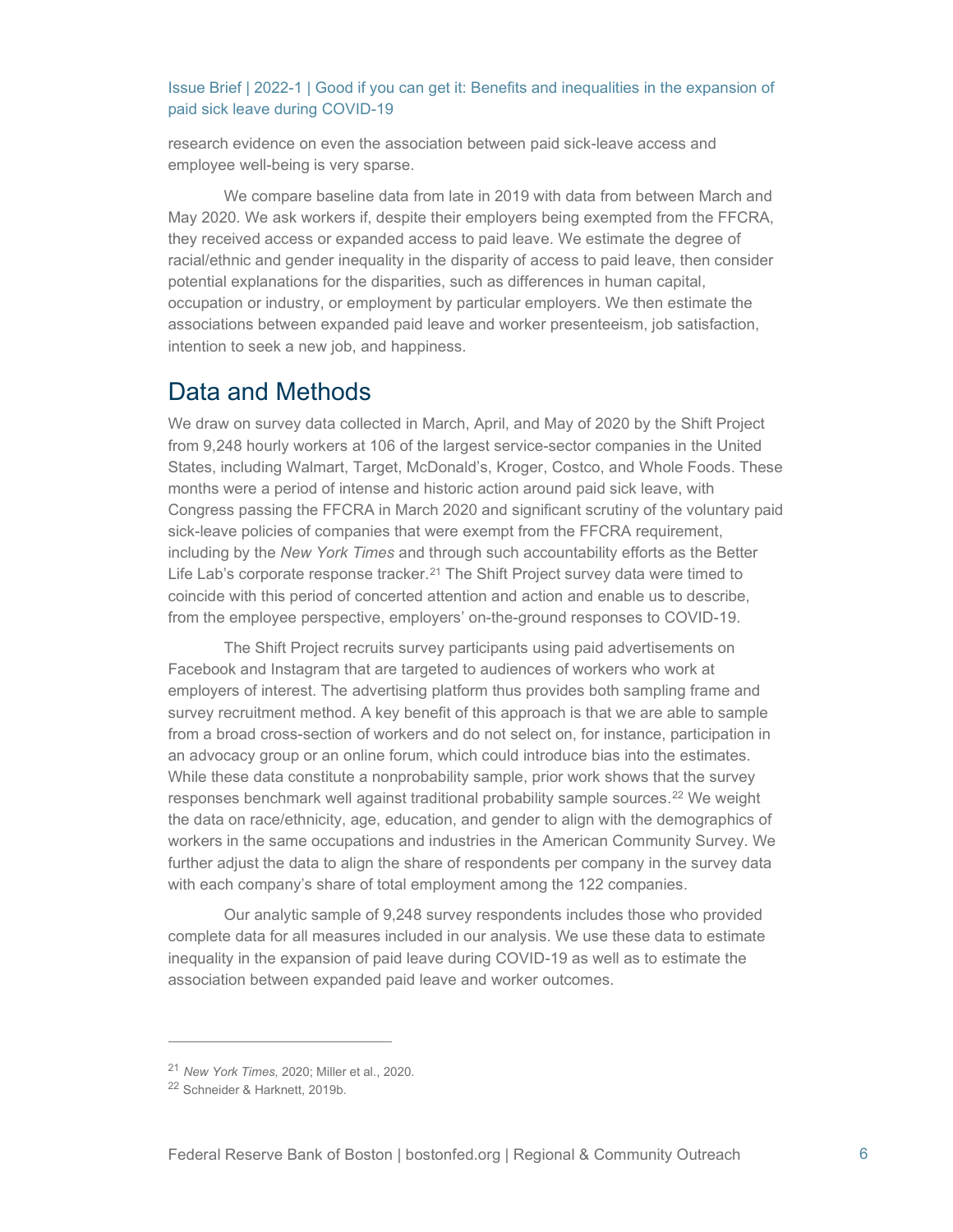## <span id="page-6-0"></span>Access to Expanded Paid Leave

The main analytic variable is derived from the question "Has [EMPLOYER NAME] made any of the following changes at your workplace in response to Coronavirus (COVID-19)? Please mark all that apply." Respondents are offered 14 choices, and we focus on the one relevant for our research, which is "offered employees more paid time off than usual." Respondents who did not select this choice are coded as 0, while those who indicated expanded paid time off are coded as 1. We describe the degree of voluntary expansion of paid leave by large service-sector employers in the spring of 2020. While our crosssectional data do not permit us to distinguish between expansions that represent firsttime access (for workers who did not previously have paid leave) and augmented access (for workers who did), we can leverage the employer-employee matched data to estimate if workers at companies that provided greater access to paid sick leave before the pandemic were more or less likely to report expanded paid leave in the spring of 2020.

## <span id="page-6-1"></span>Analysis of Inequality in Expansion of Paid Leave

We next estimate the degree of inequality in access to expanded paid leave by the intersection of gender and race/ethnicity. To do so, we construct a four-category measure that allows us to gauge inequality across four groups: (1) white, non-Hispanic men; (2) white, non-Hispanic women; (3) men of color, and (4) women of color. Respondents in groups (3) and (4) include workers who identify as Black, Hispanic, Asian, other nonwhite racial identity, or multiracial identity. These categories were combined due to relatively small sample sizes and for ease of analysis.

We estimate a set of nested models that allow us to better understand the sources of possible inequalities. We first estimate the unadjusted gap, controlling only for month of interview. Next, after taking into account demographic differences in age, parental status, marital status, speaking a language other than English at home, and state of residence, we estimate the remaining race and gender gaps. Our third step takes into account differences in accumulated human capital. Notably, differences in these human-capital attributes—school enrollment, educational attainment, job tenure, union membership, and usual work hours—are themselves likely to be, at least in part, the product of upstream discriminatory practices. Fourth, we take into account industry and occupation, which are important contributors to disparities in wages and benefits.<sup>[23](#page-6-2)</sup> Although the Shift Project sample is relatively homogenous with respect to industry and occupation, there is still some variation and the potential for race/gender segregation; therefore, we estimate race and gender gaps after taking into account occupation and industry. On the one hand, this homogeneity is valuable for eliminating sources of unobserved heterogeneity by design. On the other hand, by focusing on a particular sector of the economy, our analysis cannot shed light on the contribution of broader dynamics of occupational segregation (such as between professional and service-sector occupations) to racial/gender inequality in access to paid sick leave.

<span id="page-6-2"></span> $23$  Kristal et al., 2018; Levanon, et al., 2009.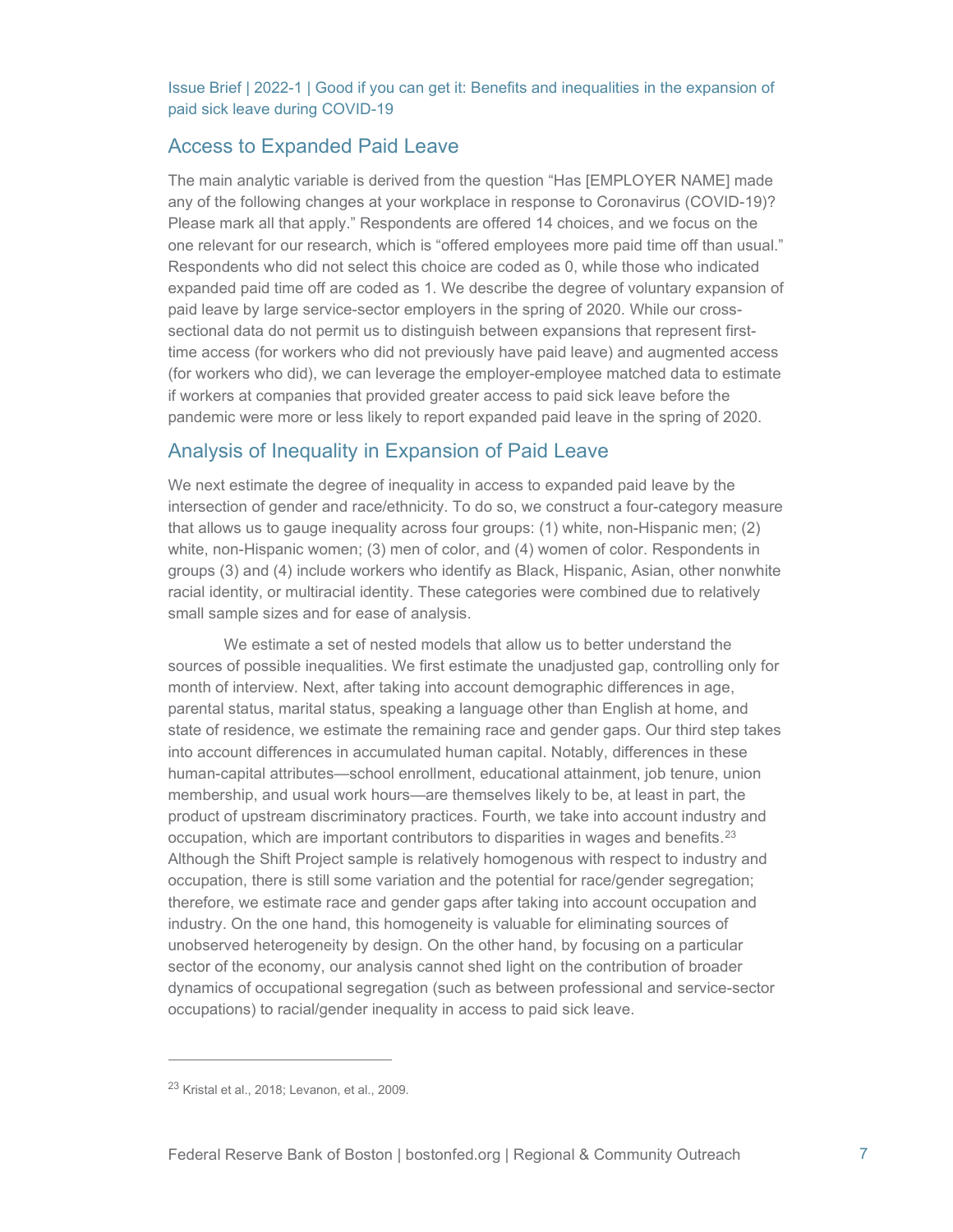Any remaining inequalities in access would occur among workers within the same occupations and industries with similar demographic attributes and levels of human capital. While all of these controls are themselves likely to be at least in part the product of more distal discriminatory practices, this residual is often interpreted as capturing proximate discrimination.[24](#page-7-1)

The final step in our analysis of race and gender inequalities in paid sick-leave expansions is to separate between-company discrimination (in which workers of certain race/gender demographics are underrepresented at companies offering better amenities) from within-company discrimination (on-the-job discrimination). We do so by leveraging the novel employer-employee linked data structure of the Shift Project and introducing a fixed effect for employer. If we find evidence of residual gender or race/ethnic gaps after doing so, that would be consistent with a process of within-company on-the-job discrimination. If we do not, that would be more consistent with a process of discrimination at the point of hire, which sorts workers by gender and race/ethnicity into different types of companies.

## <span id="page-7-0"></span>Analysis of Access to Expanded Paid Leave and Worker Outcomes

Finally, we estimate the association between expanded paid leave for four worker outcomes.

First, we code *presenteeism* as 1 if a respondent reported working while sick in the past 30 days and 0 if the respondent either reported not being sick or being sick but not working. Second, we code *job satisfaction* as 1 if a respondent reported being very or somewhat satisfied with their job and 0 if the respondent reported being not too satisfied or not at all satisfied with their job. Third, we code *intention to find a new job* as 1 if a respondent reported being very or somewhat likely to make a genuine effort to find a new job within the next three months and 0 if a respondent reported being not at all likely to do so. Fourth, we code *happiness* as 1 if a respondent reported being very or pretty happy and 0 if a respondent reported being not too happy.

We estimate a series of ordinary least squares (OLS) regression models to estimate the association between pandemic-related expanded paid time off and the four dependent variables. For each outcome, our first model is simply the bivariate association between the employee outcome and whether or not the employer expanded paid time off because of the pandemic.

In our second model, we take into account an array of potential confounders and explanatory variables, including demographics, work characteristics, and employer and state fixed effects. If workers who have more human capital and better job quality are generally more satisfied and happier, and if employers seek to further reward such workers, then failing to control for demographics and other dimensions of job quality could bias our estimates of the effect of paid leave on worker outcomes. To guard against demographic biases, we take into account gender, race/ethnicity, age, parental status,

<span id="page-7-1"></span><sup>24</sup> Blau & Kahn, 2016; Petersen & Morgan, 1995.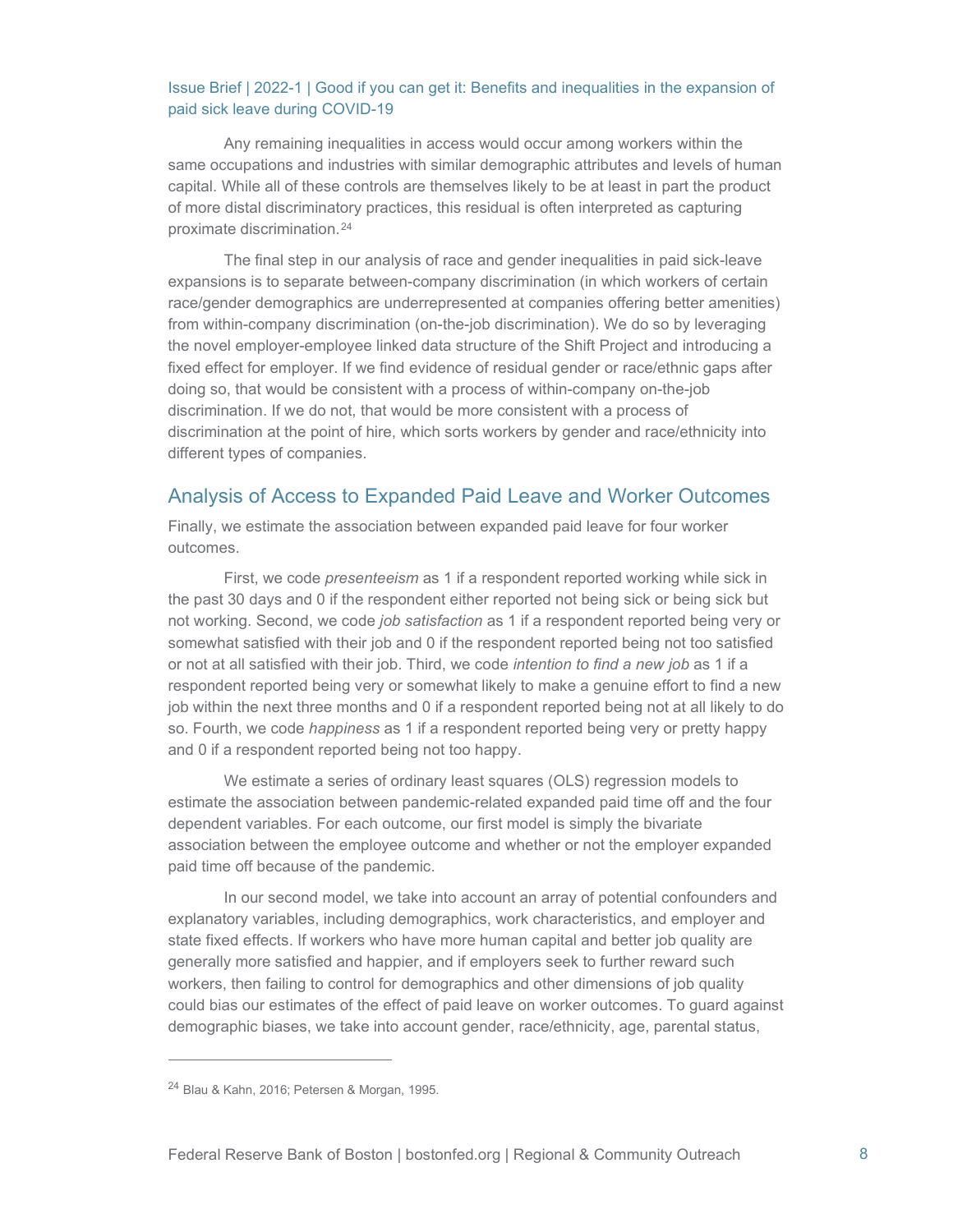marital status, speaking a language other than English at home, school enrollment, and educational attainment. As for work characteristics, we account for occupation, job tenure, union membership, hourly wage, work schedule type, work schedule control, and usual work hours. We further guard against confounding by adding in fixed effects for respondents' state of residence, which controls for policy and labor market environments, and for the employer, which accounts for sorting into particular kinds of employers.

By focusing on within-employer comparisons, our second model should reduce the likelihood that a positive association between paid leave expansion and better worker outcomes is simply an artifact of employment at a more positive or supportive company and increase the likelihood that the positive association reflects a true benefit of the expansion in paid sick leave.

## <span id="page-8-0"></span>**Results**

By late May 2020, 17% of hourly workers overall across all 122 of the companies in our data reported that their employer had offered employees more paid time off than was usually available.

Although our cross-sectional data do not permit us to examine whether this change represented expanded access for workers who already had some paid leave or new access for workers who had not previously had it, we can examine whether companies that offered paid sick leave prior to the pandemic were more or less likely to provide expanded paid leave during our period of study, spring 2020.

We find that paid sick-leave expansions were concentrated at companies that were already offering some paid sick leave before the pandemic. At companies with the most limited access to paid sick leave (fewer than 25% of workers) in the year before the pandemic, just 5% of workers reported that their employer expanded paid leave in the early months of the pandemic. In contrast, at companies that offered the most widespread access to paid sick leave (to more than 75% of workers) before the pandemic, almost half of workers (46%) reported further expansions of paid sick leave. These companies, including Home Depot, Costco, Safeway, and Chipotle, offered much broader access to paid sick leave before the pandemic, and their workers were most likely to report expanded access to paid leave at the start of the pandemic.

## <span id="page-8-1"></span>Inequality in Paid Leave

Beyond continuing existing between-companies inequalities in paid leave, were expansions extended unequally across race/ethnicity and gender groups? In fall 2019, prior to the pandemic, fewer than half of service-sector workers reported having access to paid sick leave, and access to this benefit was stratified by race/ethnicity and gender. White men were the most likely to have access to paid sick leave (55%). The share of white women with paid sick leave was 9 percentage points lower (46%), and the share of men and women of color was 15 percentage points lower (40%).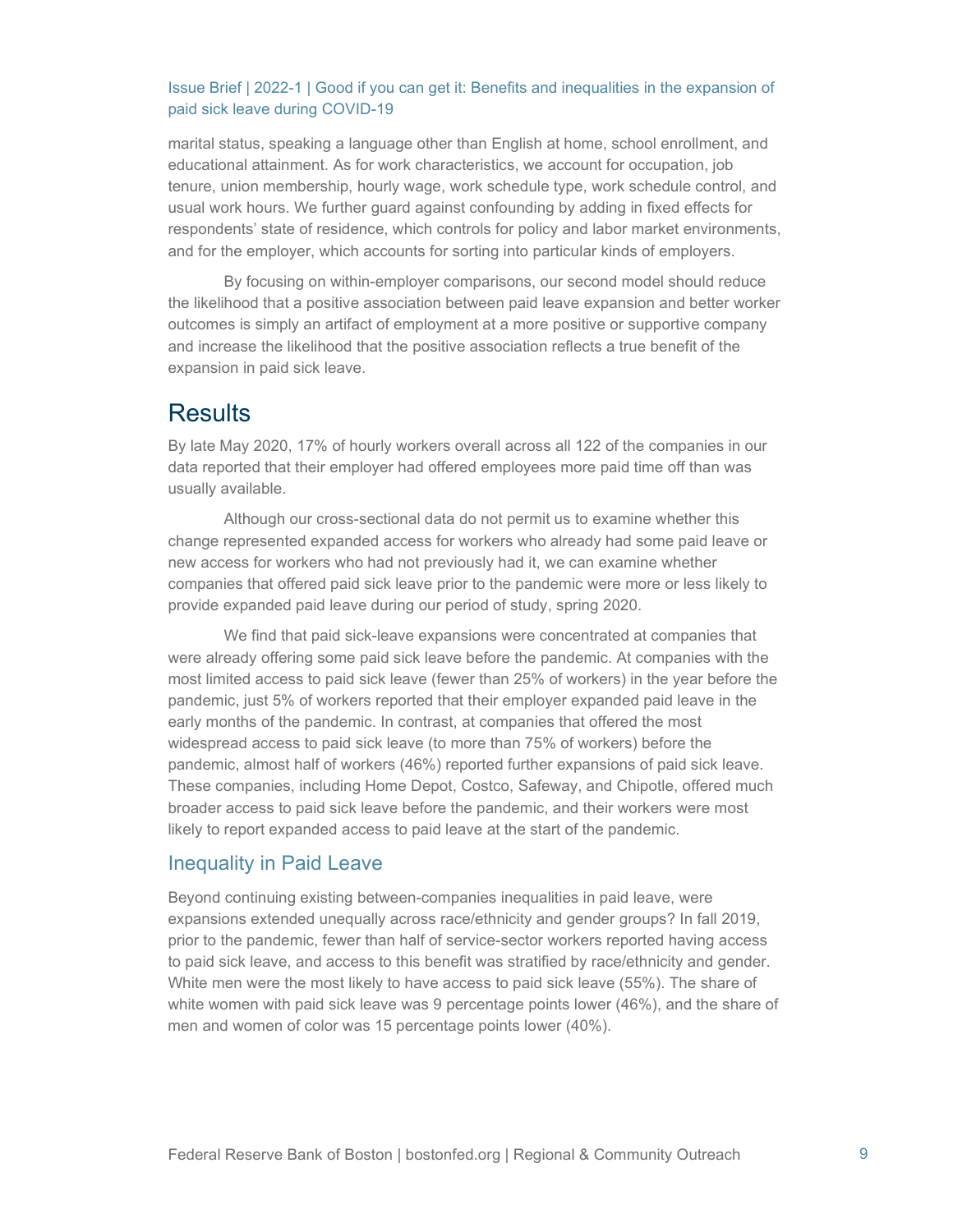

Do we see similar stratification in access to additional paid time off offered early in the pandemic? Yes: access to additional paid time off was sharply unequal by race/ethnicity and gender. While 21% of white men reported receiving additional paid time off, only 14% of white women ( $p < .001$ ) and 13% of women of color ( $p < .001$ ) did so. Men of color were also disadvantaged relative to their white male counterparts, with 18% reporting access to additional paid time off, though this gap was not statistically significant. These gaps are presented graphically in the first set of bars, labeled "unadjusted," in Figure 2.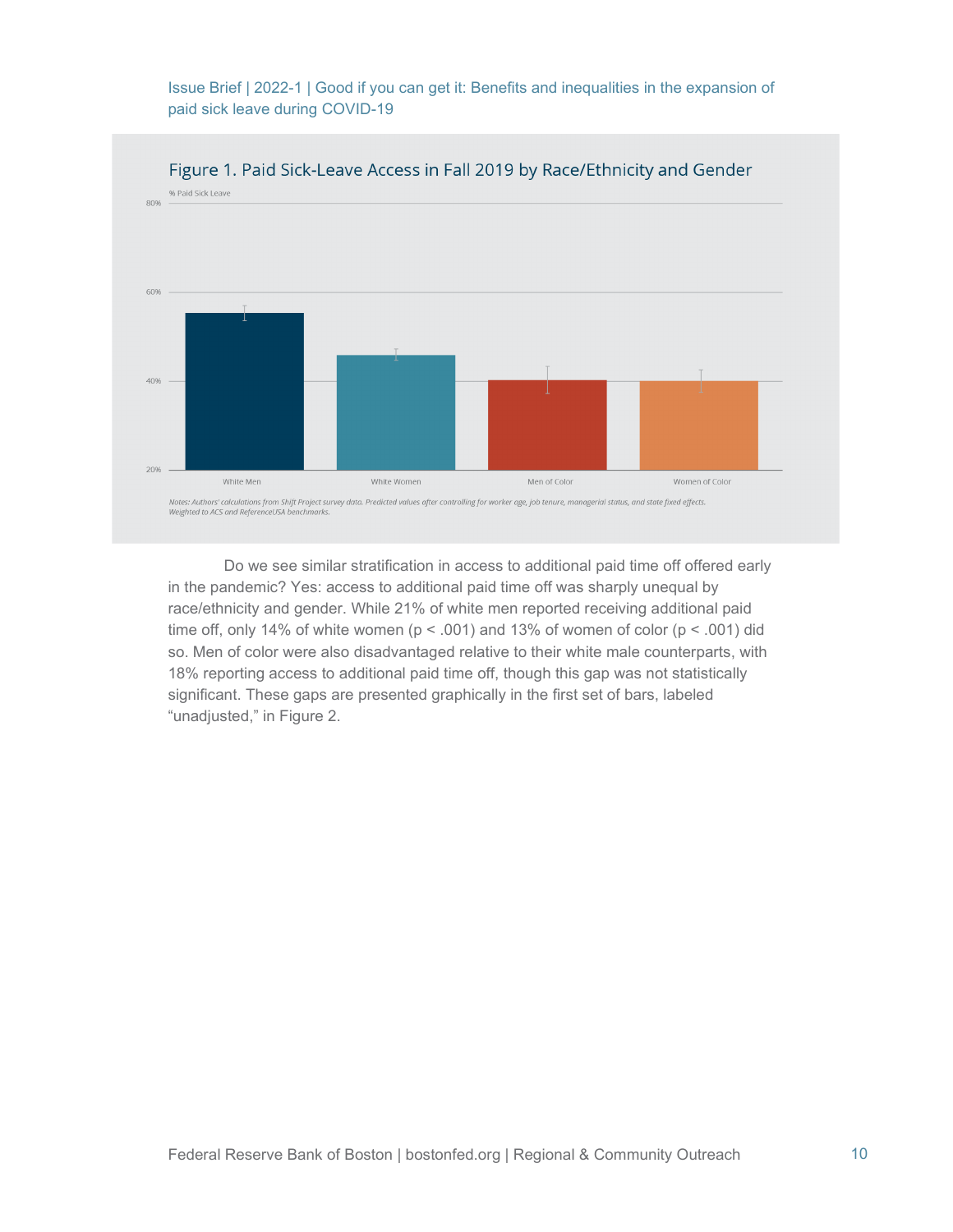

Note: Our adjustments are for the following characteristics: (1) "demog:" age, parental status, marital status, speaking a language other than English at home, state, (2) "human cap:"<br>school enrollment, educational attainm

The next set of bars in Figure 2, labeled "+Demog," show the race and gender gaps in expansions to paid sick leave after taking into account demographic attributes. As shown, only a small portion of the unadjusted gaps are explained by differences in demographic attributes across groups, such as age, parental status, or marital status. After adjusting for these characteristics, the gaps between white men and all women remain large: a 5 percentage-point gap for white women  $(p < .001)$  and a 7 percentagepoint gap for women of color ( $p < .01$ ). The middle set of bars, labeled "+Human Cap," show that accounting for human-capital differences only slightly reduces the inequalities in paid sick-leave expansion, narrowing the inequality between white men and white women to 4.5 percentage points ( $p < .01$ ) and between white men and women of color to 6 percentage points ( $p < .01$ ).

The bars labeled "+Occ/Ind" reveal that segregation by occupation and industry modestly contribute to inequalities in paid sick-leave expansion. After adjusting for occupation and industry, the gap between white men and white women is reduced to insignificance and the gap between white men and women of color is reduced to 5 percentage points ( $p < .05$ ). Nevertheless, the remaining gaps—after holding constant demographics, human capital, and occupation and industry—are still sizeable in percentage terms: white women are 17% and women of color are 27% less likely to report expanded paid leave than their white male counterparts.[25](#page-10-0)

<span id="page-10-0"></span> $25$  The percent estimates are the gap between groups divided by the estimated level for white males. For white women, the 17% gap is equal to the 3.3 percentage point difference divided by 19.3% of white males with expanded leave. For women of color the 27% gap is equal to the 5.3 percentage point difference divided by 19.3%.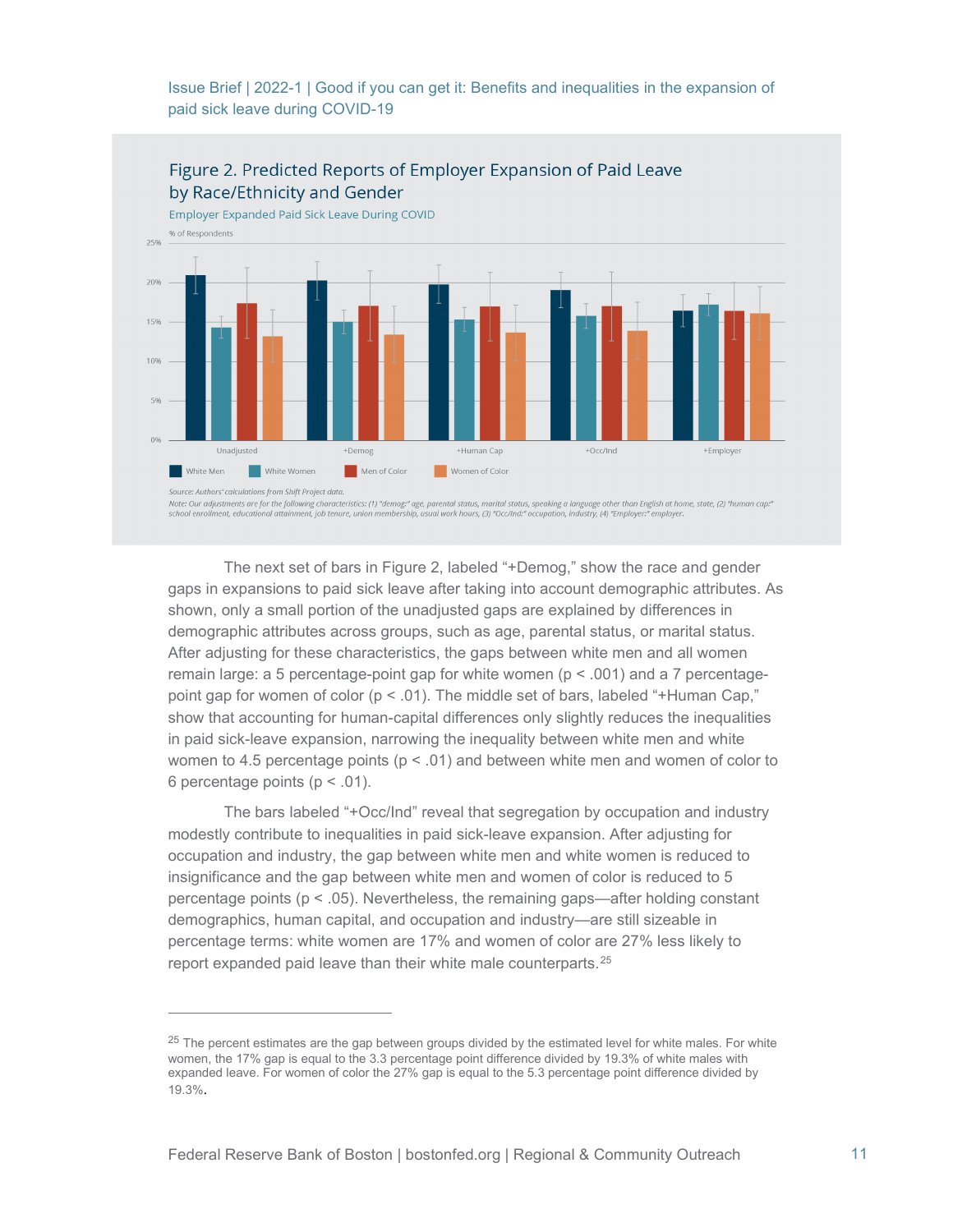As noted earlier, many of the factors already controlled are themselves likely the product of earlier discriminatory practices that contributed to gaps in human capital or to occupational and industrial segregation.

We next attempt to adjudicate between two potential remaining mechanisms that could lead to unequal outcomes. One possibility is that gender and racial/ethnic gaps in access occur within companies. This within-company inequality—after accounting for demographics, human capital, occupation, and industry—could stem from bias that arises when managers have discretion to shape on-the-job conditions such as access to benefits. An alternative possibility is that women and people of color are overrepresented at companies with worse benefits and terms of employment, and that fact then drives inequalities in access to paid leave expansions. We find support for the latter mechanism.[26](#page-11-1) After accounting for employer, there are no significant or substantive remaining gaps between our four gender/racial categories. This evidence suggests that inequalities in paid sick leave access for women and workers of color stem from a sorting process in which these workers end up at companies offering lower-quality jobs and not because of unequal treatment on the job.

## <span id="page-11-0"></span>Expanded Paid Leave and Worker Outcomes

Table 1 presents the OLS regression estimates of the relationship between expanded paid time off during the pandemic and employee presenteeism, job satisfaction, intention to look for a new job, and happiness. In the first two columns, we present the results for presenteeism. We estimate consistent significant and negative associations between receiving expanded paid leave and working while sick. In both the simple bivariate and the fully adjusted model, workers who received expanded paid leave were almost 5 percentage points less likely to work while sick (p > .05). While 36% of workers who did not report expanded paid leave worked sick, the share was 31.5% among those who reported expanded paid leave.

<span id="page-11-1"></span> $26$  Our contribution lies in documenting the race and gendered inequalities in paid sick leave and showing that the sorting of women and workers of color into companies that offer poorer benefits and terms of employment plays an important role in driving inequality in paid sick leave. It is beyond the scope of the present analysis to speculate on the mechanisms behind the observed differences.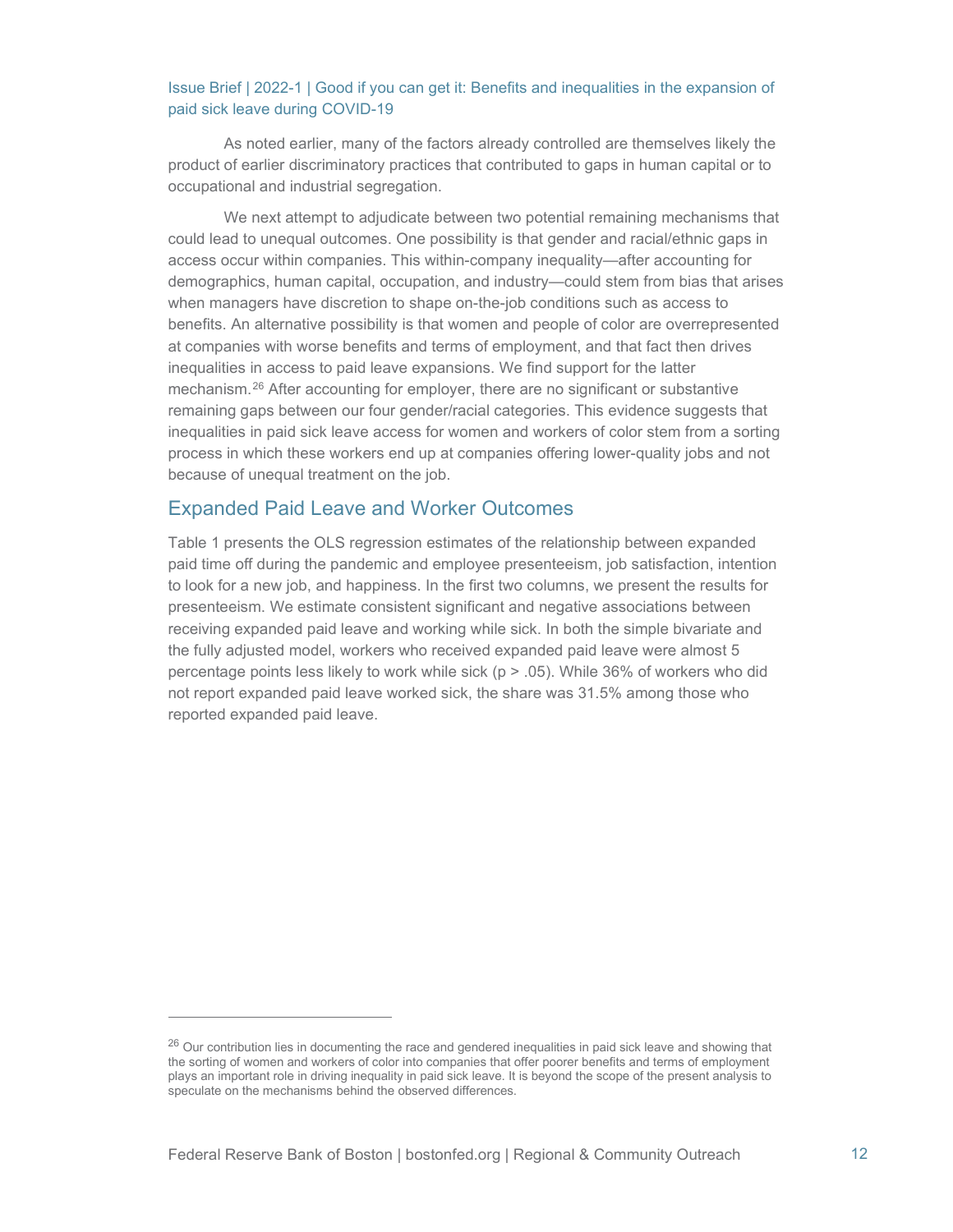|                                         | Presenteeism        |                     | Very/Somewhat Satisfied<br>with Job |                | Very/Somewhat Likely to<br>Seek New Job |                          | Very/Pretty Happy |               |
|-----------------------------------------|---------------------|---------------------|-------------------------------------|----------------|-----------------------------------------|--------------------------|-------------------|---------------|
|                                         | M <sub>1</sub>      | M <sub>2</sub>      | M <sub>3</sub>                      | M4             | M <sub>5</sub>                          | M <sub>6</sub>           | M <sub>7</sub>    | M8            |
| <b>Expanded</b><br><b>Paid Leave</b>    | $\star$<br>$-0.046$ | $\star$<br>$-0.047$ | $***$<br>0.128                      | $***$<br>0.145 | $***$<br>$-0.106$                       | $\star\star$<br>$-0.071$ | $***$<br>0.054    | $**$<br>0.062 |
| <b>Month</b><br><b>Fixed-Effects</b>    | Y                   | Y                   | Y                                   | Y              | Υ                                       | Y                        | Y                 | Y             |
| Demographic<br><b>Controls</b>          | $\mathsf{N}$        | Y                   | $\mathsf{N}$                        | Y              | N                                       | Y                        | $\mathsf{N}$      | Y             |
| <b>Work</b><br><b>Controls</b>          | N                   | Y                   | N                                   | Y              | N                                       | Y                        | N                 | Y             |
| <b>Employer</b><br><b>Fixed-Effects</b> | $\mathsf{N}$        | Y                   | $\mathsf{N}$                        | Y              | N                                       | Y                        | N                 | Y             |
| <b>State</b><br><b>Fixed-Effects</b>    | N                   | Y                   | N                                   | Y              | N                                       | Y                        | N                 | Y             |
| N                                       | 9248                | 9248                | 9248                                | 9248           | 9248                                    | 9248                     | 9248              | 9248          |

# Table 1. Association between Expanded Paid Leave and Worker Outcomes

*Source: Authors' calculations from Shift Project data. Y indicates inclusion in the model. N indicates not included in the model.*

The association between expanded paid leave and workers' job satisfaction is substantial, significant, and persistent across models. Even after adjusting for demographics, job quality, state and month fixed-effects, and employer fixed-effects, we see that workers who received expanded paid leave were almost 15 percentage points more likely (p < .001) to be somewhat or very satisfied with their jobs.

We also find a significant negative association between paid leave expansion and intentions to find a new job. After controlling for demographics, job quality, state and month fixed-effects, and employer fixed-effects, we find that workers who received expanded paid leave were 7 percentage points less likely ( $p < .01$ ) to plan to look for a new job within the next three months.

Finally, we find a small but statistically significant ( $p < .01$ ) association between expanded paid leave and worker happiness, including when controlling for demographics, job quality, state and month fixed-effects, and employer fixed-effects, with a sixpercentage point gap in happiness between workers who reported expanded paid leave and those who did not.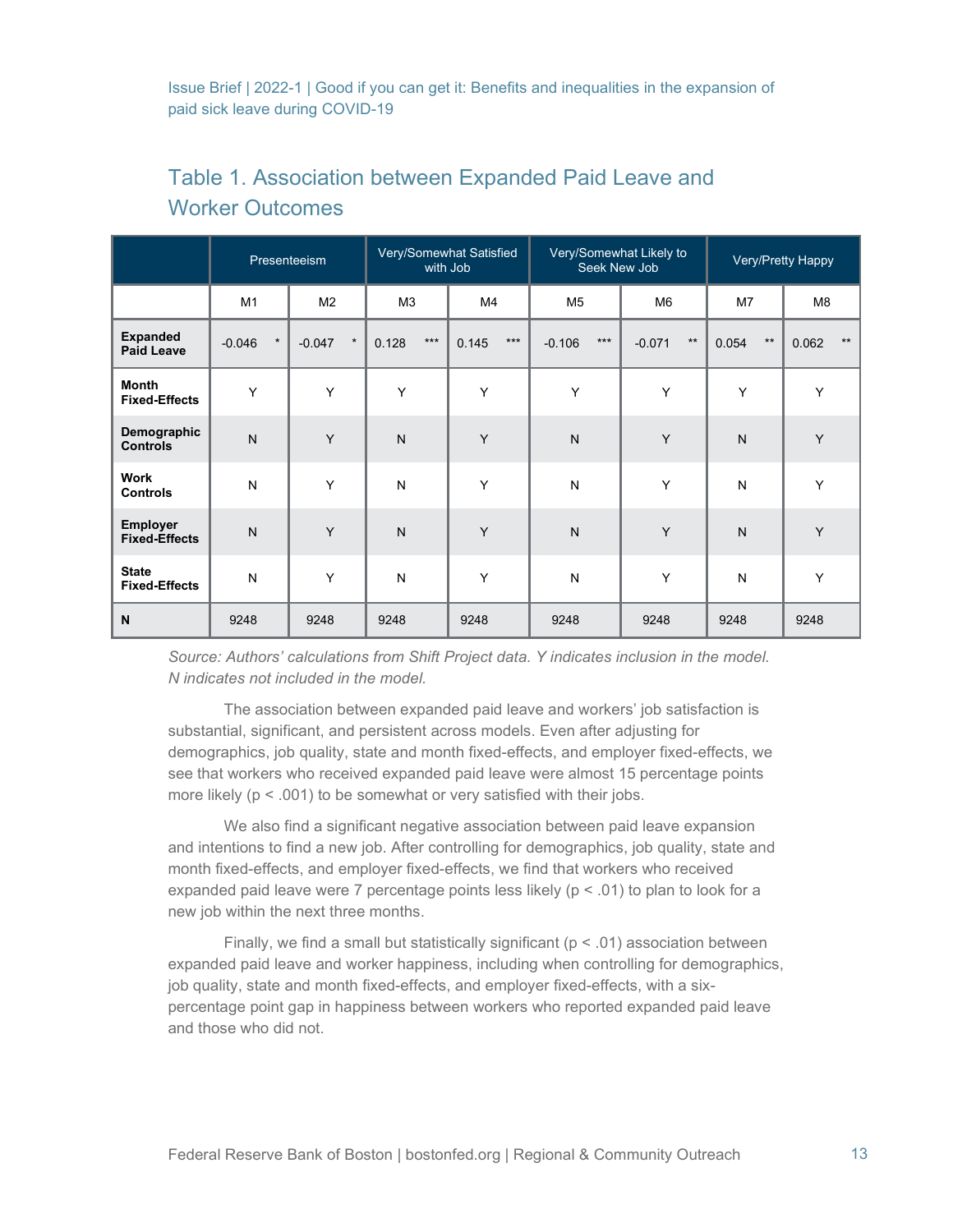# <span id="page-13-0"></span>**Conclusion**

The COVID-19 pandemic has laid bare the deficiencies in the United States' approach to paid leave. Nearly alone among developed countries, the United States lacks a national provision for paid sick leave. While the FFCRA marked an advance in providing for some paid sick leave, it fell far short of universal provision, in no small part because it exempted large employers from the requirement.

We draw on novel data collected in the early months of the COVID-19 pandemic to chart voluntary expansions of paid leave by large employers in retail, grocery, food service, delivery, and other frontline service-sector businesses. Just before the pandemic struck, more than half of service-sector workers employed at large companies reported no access to paid sick leave. Access to paid sick-leave benefits was also unequal, with women and workers of color substantially less likely to have access to paid sick leave than their white male counterparts.

During the pandemic, some large companies pledged that they would expand paid sick leave voluntarily. However, we find that in the absence of a legal requirement, fewer than one in five workers reported that their employer expanded paid leave. These modest expansions were not provided equitably and further exacerbated inequalities in paid sick-leave access in the service sector. We note, for instance, that the companies that offered paid sick leave most broadly before the pandemic were the most likely to expand paid leave during the pandemic. Further, we find that compared to white male workers, white women were about 6 percentage points less likely to report access to expanded paid leave. Women of color were the least likely to receive expanded paid leave, about 8 percentage points less likely than white men. These gaps are not explainable by differences in demographic attributes or human capital, and occupational and industry segregation only partially explain the differences.

Women and workers of color may experience inequality because they are disproportionately employed by companies offering lower-quality terms of employment and working conditions. In fact, we find that once we control for employer fixed effects, there are no remaining gaps in paid sick-leave expansion by race or gender. This finding illustrates the hazards of leaving policy action to the discretion of companies, as the FFCRA large-company exemption does: while some companies did expand paid leave voluntarily, the companies that made that decision were ones that disproportionately employed white men, resulting in a widening of race and gender inequality. These companies were also the ones already offering paid sick leave most broadly to their workers prior to the pandemic. Their expanded offering thus further reinforces the between-company inequality production process.

These inequalities are noteworthy because expansions of paid leave are associated with benefits for workers. Workers who reported access to expanded paid leave were more likely to report that they did not work while sick. While 36% of workers who lacked expanded paid leave reported working while sick, only 31% of those receiving that benefit worked while sick. This association between paid sick-leave expansion and lower levels of presenteeism is notable because lower levels of presenteeism benefit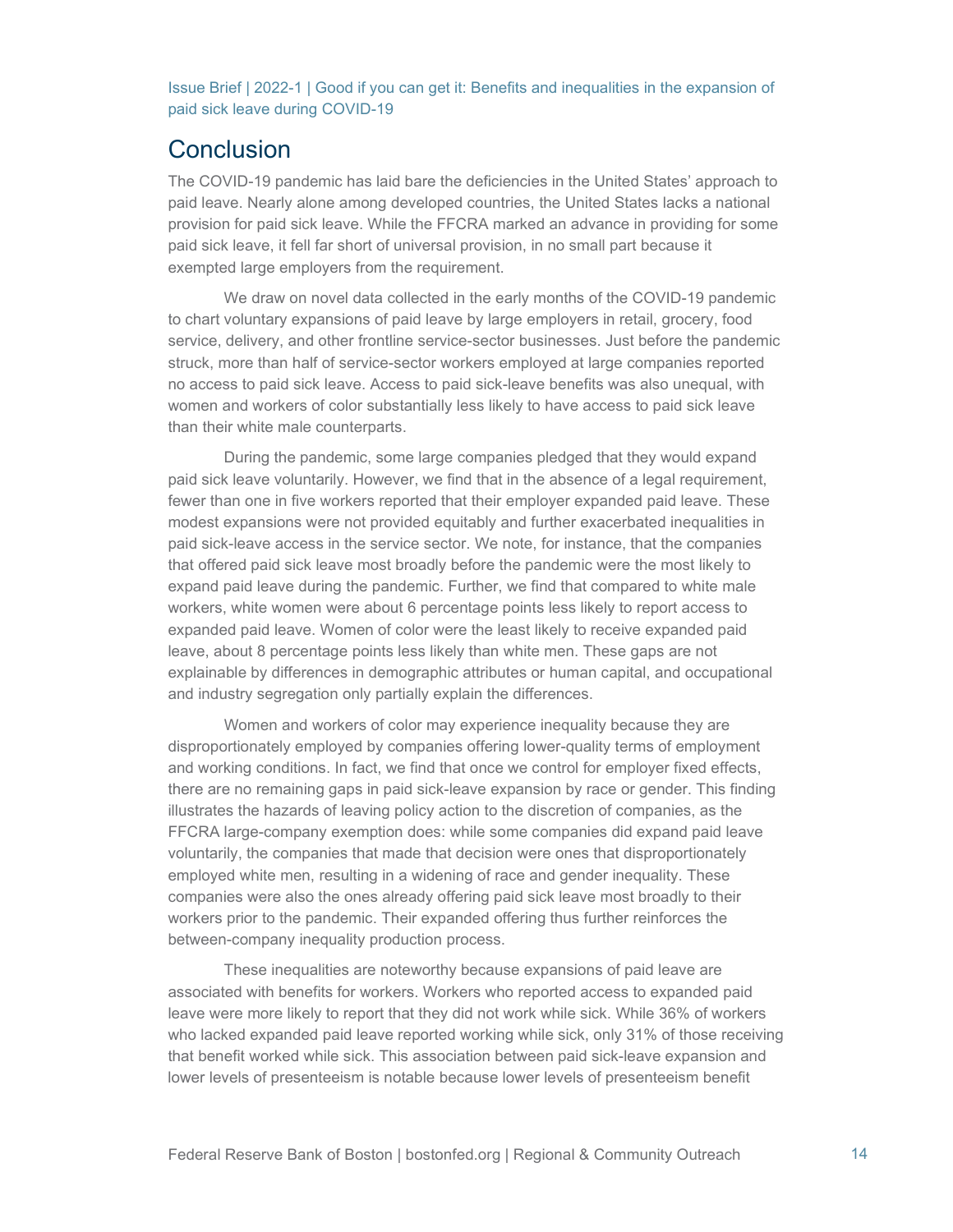both workers and general public health. Because grocery, food service, and retail work involve high levels of customer contact (often involving food preparation), presenteeism increases the likelihood of spread of COVID-19, whereas lower levels of presenteeism may help to arrest transmission.<sup>[27](#page-14-1)</sup>

Expansion of paid leave was also associated with workers' satisfaction with their jobs. Among workers who reported expanded paid leave, 91% reported being very or somewhat satisfied with their jobs, against just 77% of those whose employers did not expand leave. Expansion of paid leave was also associated with lower intention to search for a new job. While 41% of workers who did not receive expanded paid leave reported being very or somewhat likely to look for a new job within the next three months, that share was significantly lower, at 34%, among those who received expanded paid leave benefits.

Expanded paid leave was also associated with overall feelings of well-being: workers receiving that benefit were significantly more likely to report feeling very or pretty happy than those who did not.

Frontline workers at companies in retail, food service, grocery, and delivery face a patchwork of paid sick-leave laws and policies. Large companies in those subsectors were exempted from the FFCRA, leaving their workers vulnerable. We show that the lack of a broad national mandate is a recipe for consequential inequality. As the federal government continues to grapple with the ongoing pandemic, policymakers must look beyond simply renewing the now-lapsed provisions of the FFCRA to secure meaningful and equitable access to paid sick leave for all workers in the United States.

# <span id="page-14-0"></span>About the Authors



## **Daniel Schneider**

Daniel Schneider is a professor of public policy at the Harvard Kennedy School and a professor of sociology at Harvard University. He is a visiting scholar at the Federal Reserve Bank of Boston.

[dschneider@hks.harvard.edu](mailto:dschneider@hks.harvard.edu)



#### **Kristen Harknett**

Kristen Harknett is a professor of sociology in the Department of Social and Behavioral Sciences at the University of California, San Francisco.

[Kristen.Harknett@ucsf.edu](mailto:Kristen.Harknett@ucsf.edu)

<span id="page-14-1"></span><sup>27</sup> Pichler et al., 2020.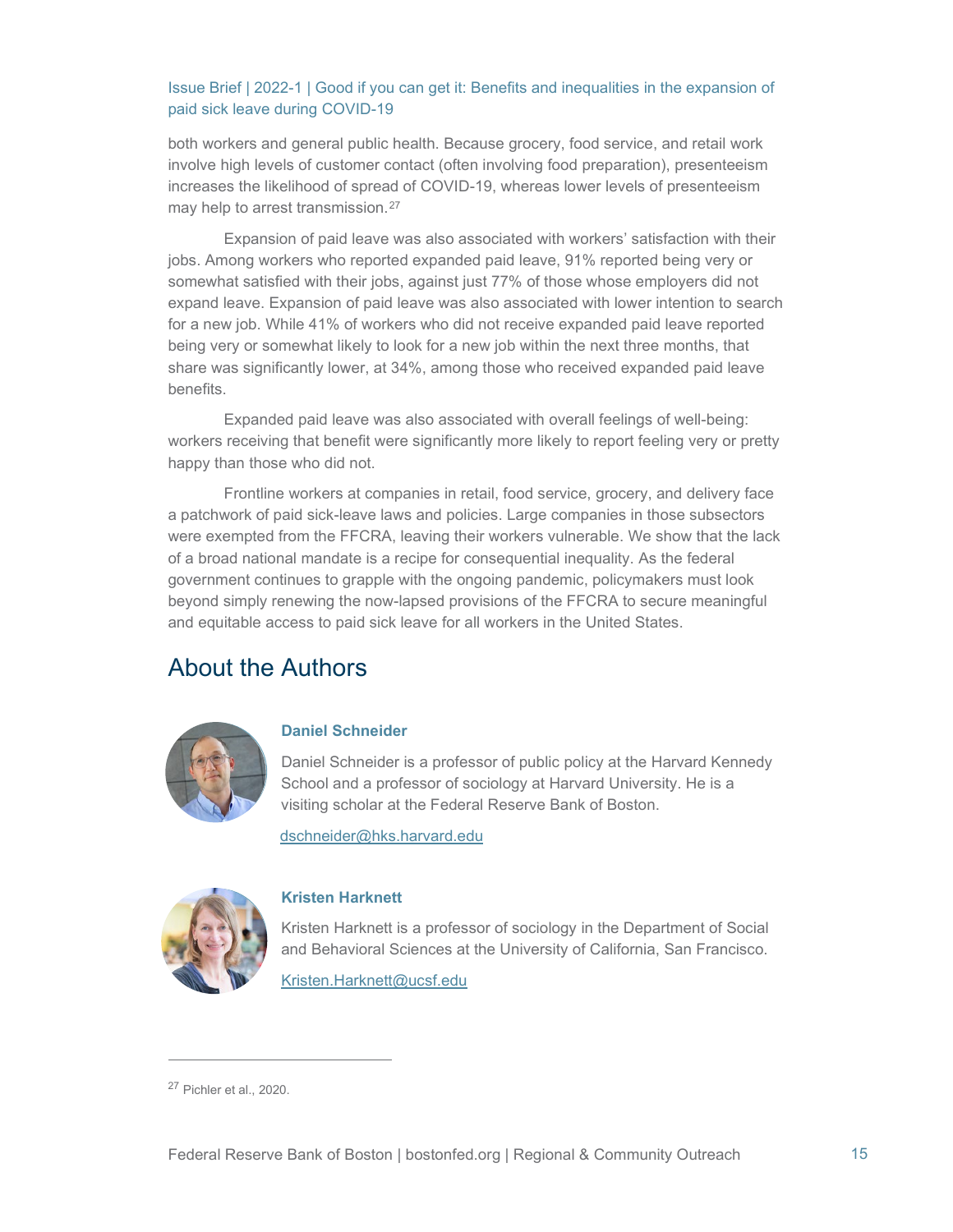# <span id="page-15-0"></span>Acknowledgements

The authors would like to thank Sara Chaganti, Erin Graves, Marybeth Mattingly, Jeffrey Thompson, and the anonymous reviewer for their comments and Francesca Forrest for able copyediting.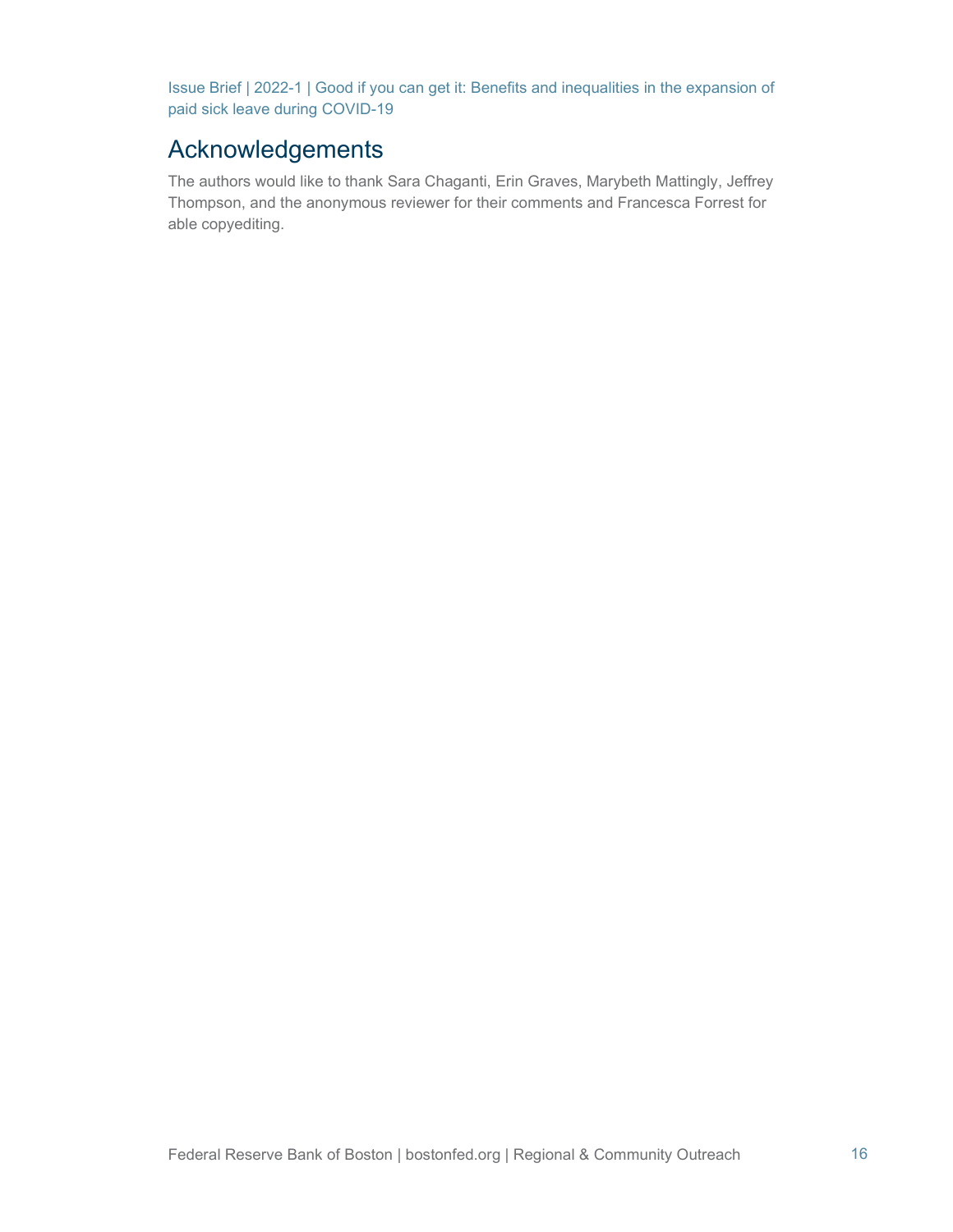# <span id="page-16-0"></span>Reference List

Albiston, C., & O'Connor, L. T. (2016). Just leave. *Harvard Journal of Law and Gender, 39*, 1-65.

Appelbaum, E., & Milkman, R. (2011). *Leaves that pay: Employer and worker experiences with paid family leave in California.* Center for Economic and Policy Research.<https://www.cepr.net/documents/publications/paid-family-leave-1-2011.pdf>

Blau, F., & Kahn, L. (2016). *The gender wage gap: Extent, trends, and explanations* (Working Paper 21913). National Bureau of Economic Research. <https://www.nber.org/papers/w21913>

Card, D, Cardoso, A. R., & Kline, P. (2016). Bargaining, sorting, and the gender wage gap: Quantifying the impact of firms on the relative pay of women. *Quarterly Journal of Economics, 131,* 633–686.

Chaganti, S. (2021). *Pandemic response reveals potential for more equitable paid sick leave coverage in the Northeast* (Issue Brief 2021-2). Federal Reserve Bank of Boston. [https://www.bostonfed.org/publications/community-development-issue](https://www.bostonfed.org/publications/community-development-issue-briefs/2021/pandemic-response-reveals-potential-for-more-equitable-paid-sick-leave-coverage-in-the-northeast.aspx)[briefs/2021/pandemic-response-reveals-potential-for-more-equitable-paid-sick-leave](https://www.bostonfed.org/publications/community-development-issue-briefs/2021/pandemic-response-reveals-potential-for-more-equitable-paid-sick-leave-coverage-in-the-northeast.aspx)[coverage-in-the-northeast.aspx](https://www.bostonfed.org/publications/community-development-issue-briefs/2021/pandemic-response-reveals-potential-for-more-equitable-paid-sick-leave-coverage-in-the-northeast.aspx) 

Chaganti, S., Graves, E., Higgins, A., Mattingly, M. J., Savage, S., & Tonsberg, C. (2020). *The effects of the novel coronavirus pandemic on service workers in New England* (Issue Brief 2020-1). Federal Reserve Bank of Boston.

[https://www.bostonfed.org/publications/community-development-issue-briefs/2020/the](https://www.bostonfed.org/publications/community-development-issue-briefs/2020/the-effects-of-the-novel-coronavirus-pandemic-on-service-workers-in-new-england.aspx)[effects-of-the-novel-coronavirus-pandemic-on-service-workers-in-new-england.aspx](https://www.bostonfed.org/publications/community-development-issue-briefs/2020/the-effects-of-the-novel-coronavirus-pandemic-on-service-workers-in-new-england.aspx) 

Coleman, J. (2020, March 11). Major companies updating sick leave policies in response to coronavirus. *The Hill*. [https://thehill.com/policy/healthcare/public-global-health/486988](https://thehill.com/policy/healthcare/public-global-health/486988-major-companies-updating-sick-leave-policies-in) [major-companies-updating-sick-leave-policies-in](https://thehill.com/policy/healthcare/public-global-health/486988-major-companies-updating-sick-leave-policies-in)

Colla, C., Dow, W., Dube, A., & Lovell, V. (2014). Early effects of the San Francisco paid sick leave policy. *American Journal of Public Health, 104*, 2453– 2460.

Desilver, D. (2020, March 12). *As coronavirus spreads, which U.S. workers have paid sick leave – and which don't?* Pew Research Center. [https://www.pewresearch.org/fact](https://www.pewresearch.org/fact-tank/2020/03/12/as-coronavirus-spreads-which-u-s-workers-have-paid-sick-leave-and-which-dont/)[tank/2020/03/12/as-coronavirus-spreads-which-u-s-workers-have-paid-sick-leave-and](https://www.pewresearch.org/fact-tank/2020/03/12/as-coronavirus-spreads-which-u-s-workers-have-paid-sick-leave-and-which-dont/)[which-dont/](https://www.pewresearch.org/fact-tank/2020/03/12/as-coronavirus-spreads-which-u-s-workers-have-paid-sick-leave-and-which-dont/) 

Glynn, S. J. (2020, April 17). *Coronavirus paid leave exemptions exclude millions of workers from coverage.* Center for American Progress.

[https://www.americanprogress.org/article/coronavirus-paid-leave-exemptions-exclude](https://www.americanprogress.org/article/coronavirus-paid-leave-exemptions-exclude-millions-workers-coverage/)[millions-workers-coverage/](https://www.americanprogress.org/article/coronavirus-paid-leave-exemptions-exclude-millions-workers-coverage/) 

Heymann, J., Rho, H. J., Schmitt, J., & Earle, A. (2009). *Contagion nation: A comparison of paid sick day policies in 22 countries*. Center for Economic and Policy Research. <https://cepr.net/documents/publications/paid-sick-days-2009-05.pdf>

Hill, H. (2013). Paid sick leave and job stability. *Work & Occupations, 40,*143–173.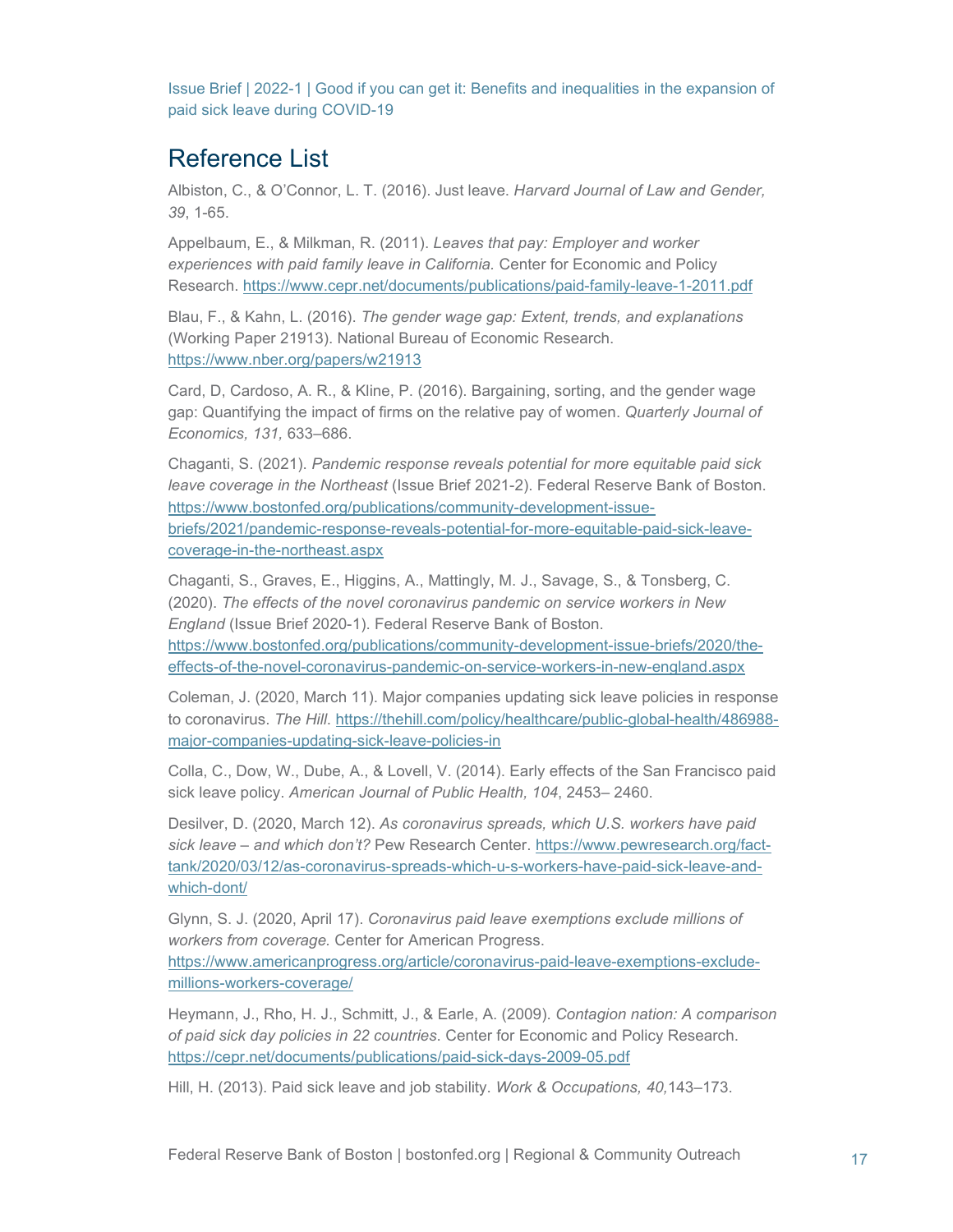Huang, K, Lindman, T., Bernhardt, A., & Thomason, S. (2020). Physical proximity to others in California's workplaces: Occupational estimates and demographic and job characteristics. UC Berkeley Labor Center. [https://laborcenter.berkeley.edu/physical](https://laborcenter.berkeley.edu/physical-proximity-to-others-in-californias-workplaces/)[proximity-to-others-in-californias-workplaces/](https://laborcenter.berkeley.edu/physical-proximity-to-others-in-californias-workplaces/) 

Jewell, S., Razzu, G., & Singleton, C. (2019). Who works for whom and the UK gender pay gap," *British Journal of Industrial Relations, 58*(1), 50–81.

Just Capital. (2021). *Here's how companies are approaching paid sick leave during the coronavirus crisis—and what good looks like.* Just Capital. [https://justcapital.com/reports/how-the-100-largest-employers-are-performing-regarding](https://justcapital.com/reports/how-the-100-largest-employers-are-performing-regarding-covid-19-paid-sick-leave-and-best-practices/)[covid-19-paid-sick-leave-and-best-practices/](https://justcapital.com/reports/how-the-100-largest-employers-are-performing-regarding-covid-19-paid-sick-leave-and-best-practices/) 

Kristal, T., Cohen, Y., & Navot, E. (2018). Benefit inequality among American workers by gender, race, and ethnicity, 1982–2015. *Sociological Science, 5,* 461–488.

Legum, J. (2020, March 9). Free breadsticks during a coronavirus outbreak [UPDATED]. *Popular Information.* <https://popular.info/p/free-breadsticks-during-a-coronavirus>

Levanon, A., England, P., & Allison, P. (2009). Occupational feminization and pay: Assessing causal dynamics using 1950–2000 U.S. census data," *Social Forces, 88* (2), 865–981.

Lindemann, D., & Britton, D. (2015). *Earned sick days in Jersey City: A study of employers and employees at year one.* Rutgers Center for Women and Work. <https://smlr.rutgers.edu/center-for-women-and-work>

Lovell, V. (2004). *No time to be sick: Why everyone suffers when workers don't have paid sick leave* (IWPR Publication B242). Institute for Women's Policy Research. [https://iwpr.org/iwpr-general/no-time-to-be-sick-why-everyone-suffers-when-workers](https://iwpr.org/iwpr-general/no-time-to-be-sick-why-everyone-suffers-when-workers-dont-have-paid-sick-leave/)[dont-have-paid-sick-leave/](https://iwpr.org/iwpr-general/no-time-to-be-sick-why-everyone-suffers-when-workers-dont-have-paid-sick-leave/) 

Marotta, J., & Greene, S. (2019). *Paid sick days: What does the research tell us about the effectiveness of local action?* Urban Institute. [https://www.urban.org/sites/default/files/publication/99648/paid\\_sick\\_days.\\_what\\_does\\_t](https://www.urban.org/sites/default/files/publication/99648/paid_sick_days._what_does_the_research_tell_us_about_the_effectiveness_of_local_action_0.pdf) he research tell us about the effectiveness of local action 0.pdf

Miller, R., Schulte, B., & Swenson, H. (2020). *Which companies still aren't offering paid sick days?* New America Better Life Lab. [https://www.newamerica.org/better-life](https://www.newamerica.org/better-life-lab/reports/which-companies-still-arent-offering-paid-sick-days/)[lab/reports/which-companies-still-arent-offering-paid-sick-days/](https://www.newamerica.org/better-life-lab/reports/which-companies-still-arent-offering-paid-sick-days/) 

National Partnership for Women and Families. (2020). *Paid sick days: State and district statues* (chart). National Partnership for Women and Families. [https://www.nationalpartnership.org/our-work/resources/economic-justice/paid-sick](https://www.nationalpartnership.org/our-work/resources/economic-justice/paid-sick-days/paid-sick-days-statutes.pdf)[days/paid-sick-days-statutes.pdf](https://www.nationalpartnership.org/our-work/resources/economic-justice/paid-sick-days/paid-sick-days-statutes.pdf)

*New York Times* Editorial Board*.* (2020, March 14). The companies putting profits ahead of public health. *New York Times*.